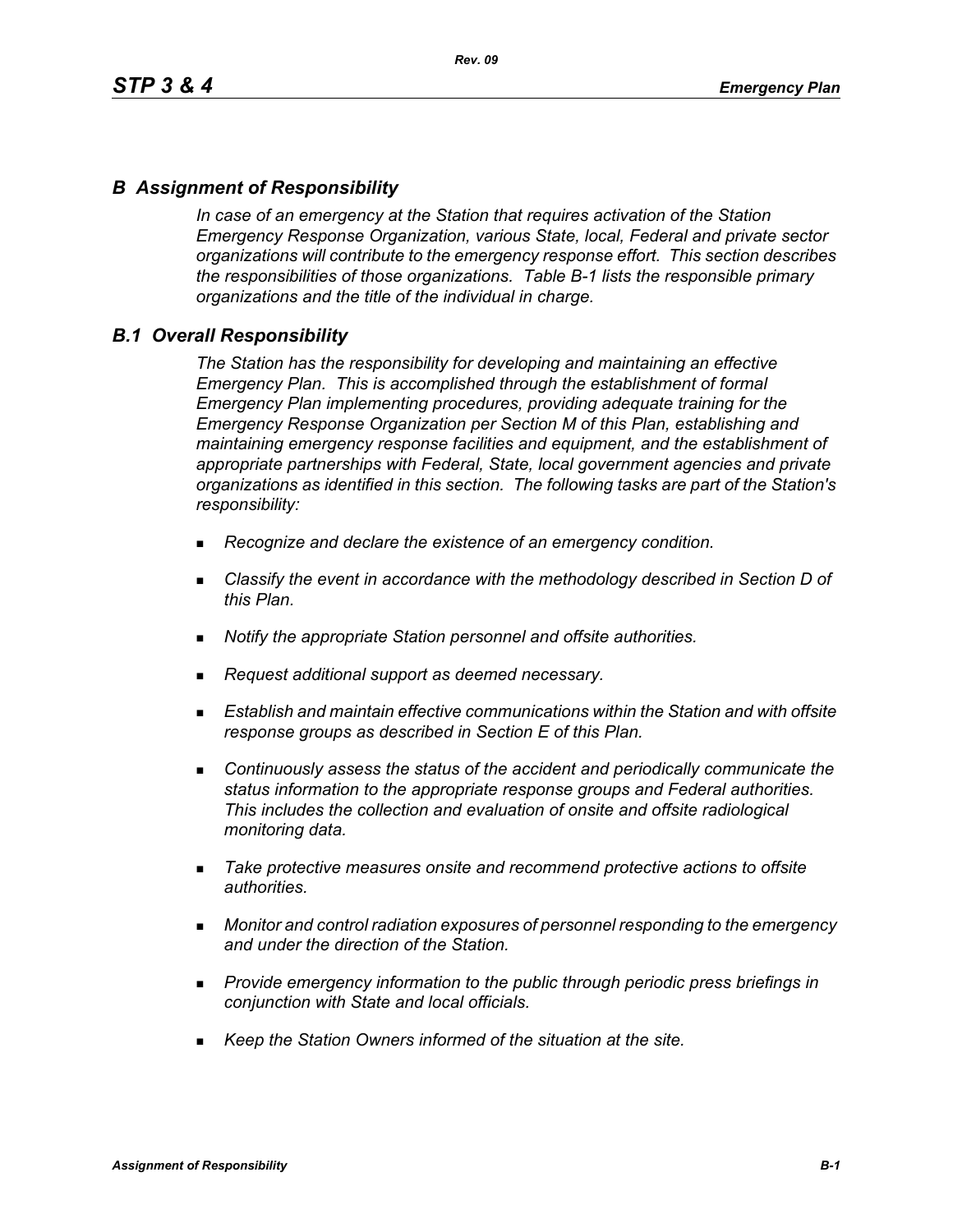# *B.2 State of Texas Responsibility*

*State of Texas has developed a Radiological Emergency Management Plan as an integral part of the State of Texas Emergency Management Plan. The State of Texas Emergency Management Plan outlines the State organization for emergency activities. The Governor's Division of Emergency Management (DEM) is tasked with administering a program of Comprehensive Emergency Management. Designed to reduce the vulnerability of the citizens and communities of this State to damage, injury, and to loss of life and property by providing a system for the mitigation of, preparedness for, response to and recovery from natural or man-made disasters including fixed nuclear facilities. Established in the Office of the Governor by the Texas Disaster Act of 1975 (Government Code, Chapter 418) and direction of the Director of the Texas Office of Homeland Security (OHS). Office of Homeland Security Director appoints the State Coordinator to manage State Governor's Division of Emergency Management on a daily basis, and the Coordinator reports to the Director of the Office of Homeland Security. The Texas Disaster Act of 1975, as amended, authorizes the creation of local organizations for emergency management, provides the Governor and executive heads of governing bodies of the State certain emergency powers, and provides the rendering of mutual aid among the political subdivisions of the State, with other states, and with the Federal Government. The Chairperson of the Texas Emergency Management Council is responsible for establishing an emergency organization capable of operation over a protracted period. The duties and responsibilities of the principal and support agencies of the State of Texas are summarized below. A detailed discussion of the State's response is contained in the Texas Emergency Management Plan.*

### *B.2.1 Department of State Health Services (DSHS)*

*The Department of State Health Services, is the Lead State agency responsible for responding to all peacetime radiological emergencies throughout Texas. Under the procedure established by the Texas Emergency Management Plan and as reaffirmed in a Letter of Agreement, the Department of State Health Services responds to all types of radiological emergencies throughout the State. The Governor's Division of Emergency Management, upon notification by the Station of a Site Area Emergency or General Emergency, will notify key member agencies of the Emergency Management Council. The State Operations Center (SOC) is operational 24 hours a day, seven days a week. During radiological emergencies, the Department of State Health Services will be the Lead State agency for the assessment of radiological impact and damage to the environment. Once notified of a Site Area Emergency or General Emergency (or an Alert or Unusual Event which is likely to involve an offsite release), the Department of State Health Services will establish a communication link (telephone) from their office in Austin, Texas with Station dose assessment personnel. The Department of State Health Services estimates that it will take about one hour to activate their office after notification. The Department of State Health Services is able to make dose projections in their Austin, Texas office from data provided by the Station. If the situation warrants, the Department of State Health Services will dispatch Radiological Emergency Response Teams to the Station. The Department of State Health Services has estimated the onsite response time to emergencies at the Station*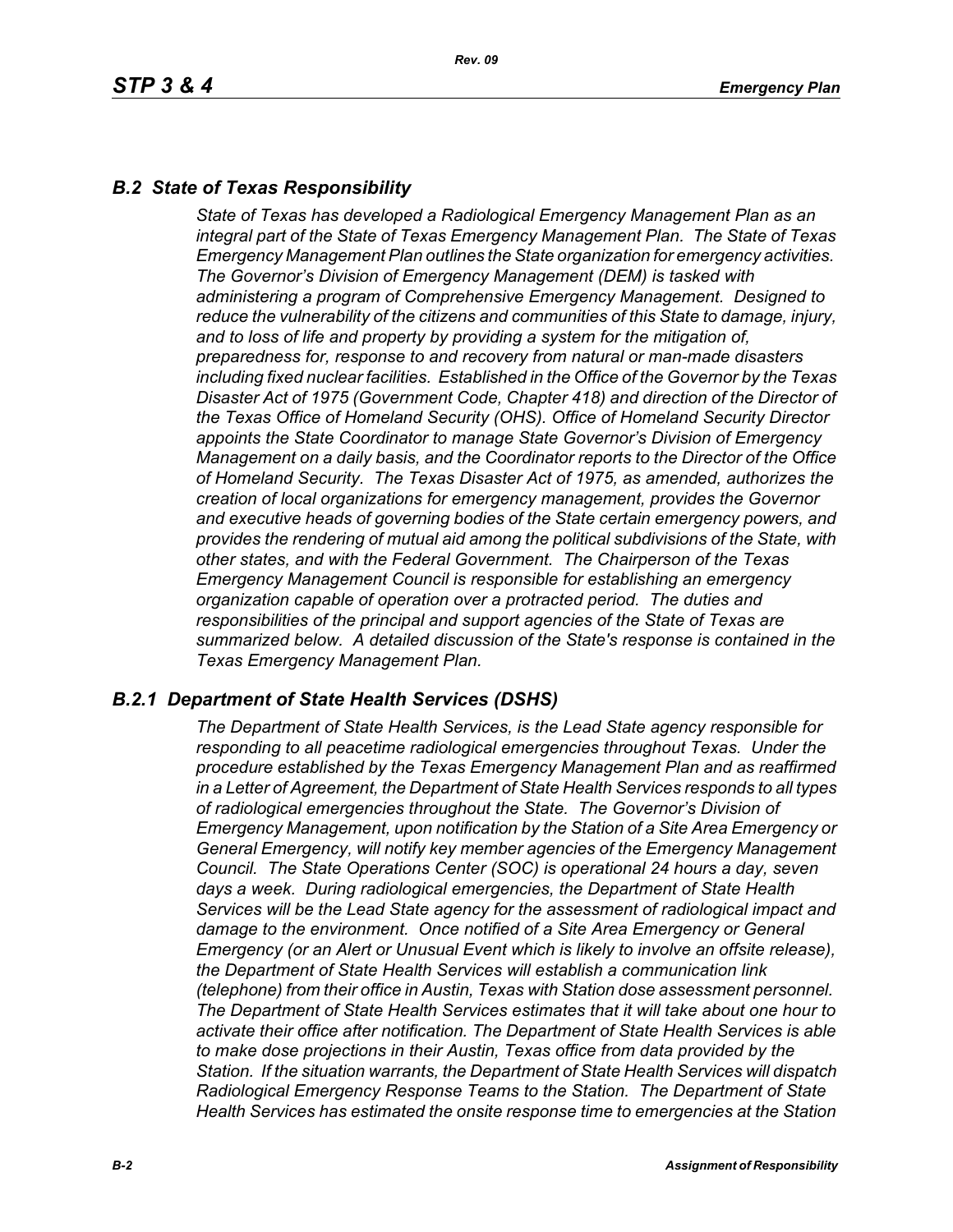*to be approximately 4 hours, and the full Emergency Response Team response time to field locations around the Station to be approximately 8 hours.*

### *B.2.2 Governor's Division of Emergency Management*

*The Governor's Division of Emergency Management has broad legal authority, in case of a radiological emergency, to take actions deemed necessary to protect the health and safety of Texas citizens. This authority includes, but is not limited to, control of public and private transportation corridors, and utilization of all public facilities in support of efforts to protect life and property. The Governor's Division of Emergency Management manages the State Operations Center (SOC), which is located at the Department of Public Safety Headquarters in Austin, Texas. The Department of Public Safety Sub District Office (Pierce, Texas), located approximately 45 miles from the Station, is the headquarters of the Disaster District serving the area around the Station.*

*The Texas Department of Public Safety provides the State with law enforcement services in emergency conditions. This includes but is not limited to disaster reconnaissance, emergency traffic control, and execution of evacuation control. These activities are conducted in support of local government, in accordance with the State of Texas basic Emergency Management Plan, and Annex E, Evacuation, and Annex G, Law Enforcement. The Department of Public Safety Commanding Officer in Sub-District 2C Pierce, Texas serves as Chairperson of the Disaster District Committee. The Department of Public Safety provides statewide communications service for direction of disaster operations. Requests for assistance from the County Emergency Operations Center are forwarded to the Disaster District Sub 2C in Pierce. Requests that exceed the District's ability to respond will be forwarded to the State Operations Center (SOC) in Austin.* 

*Response time for Department of Public Safety personnel from the Disaster District Office in Pierce to the Station is approximately 2 hours.*

#### *B.3 Matagorda County Responsibility*

*Matagorda County, Texas, has developed an Emergency Management Plan to provide for emergency operations within Matagorda County, Texas, including Bay City, Palacios, and the unincorporated towns within the County proper. The Matagorda County and city governments are responsible to their respective citizens to do everything possible to save lives, minimize damage, alleviate suffering and to help restore and rehabilitate property and society in the event of a natural disaster, manmade incident, or national emergency, including nuclear attack or threat thereof. Existing forms of local government are utilized in the formulation and implementation of this Plan. The organization and operational concepts set forth in this Plan are promulgated under the Texas Disaster Act of 1975, as amended, the Matagorda County Commissioner Court order of 1983 (reissued 1994), and other laws and ordinances detailed in the Matagorda County Emergency Management Plan. The Matagorda County Emergency Management Plan is a stand-alone document that supports the State of Texas Emergency Management Plan and the Station Emergency Plan. Under the Matagorda County Emergency Management Plan, the County Judge, the Commissioners and Mayors, as chief elected officials are responsible for all*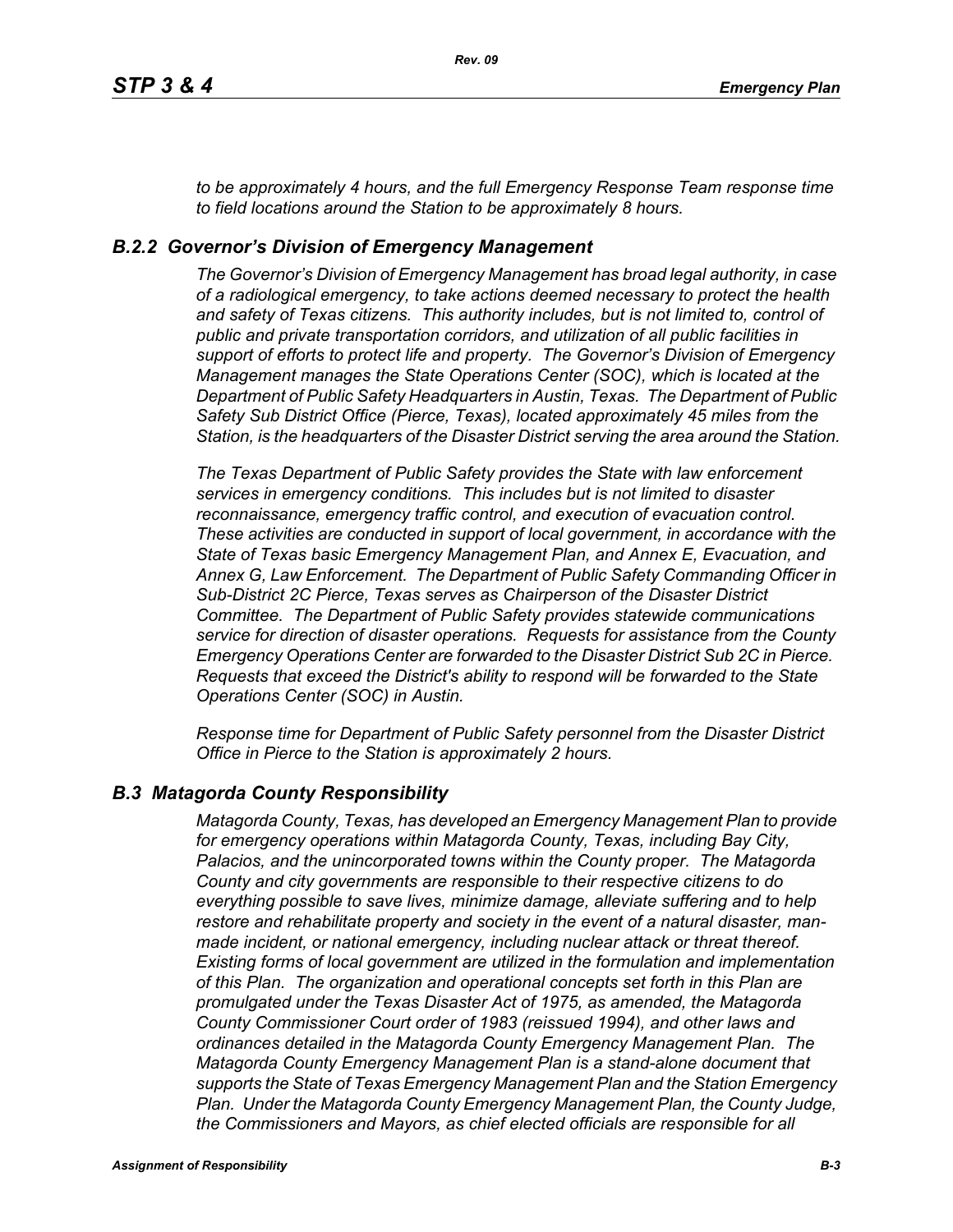*emergency measures within their respective jurisdictions, including recommending shelter and or evacuation of members of the public.* 

*Existing agencies of government in Matagorda County, Bay City, and Palacios will perform emergency activities related to those performed in normal operations. The basic functions of County/City officials are to coordinate activities for efficiency and effectiveness and to assure that any skills not normally available in existing County/City governments are obtained from other resources. The County is the lead governmental entity in an emergency. Should the need arise for State assistance, the County Emergency Management Director has the authority to request assistance from State Disaster District Sub 2C in Pierce, Texas. This responsibility is assigned to the County Emergency Management Director and is not a delegable authority. The Emergency Management Coordinator is appointed by the County Judge. The primary responsibility of the Emergency Management Coordinator is to coordinate emergency response within the county and serve as communications liaison with the Governor's Division of Emergency Management and the Disaster District Committee for day-today operations and through the Disaster District during emergencies. A detailed assignment of emergency response actions and responsibilities are defined in the Matagorda County Emergency Management Plan. Figure B-1 indicates the interface of State of Texas and local and civil authorities' Emergency Management Organizations.*

#### *B.4 Other Local, State, and Federal Agencies*

*Additional local, State, and Federal agencies and departments and their responsibilities that provide outside support to the Station in the event of a declared emergency are:*

#### *B.4.1 Bay City Police Department*

*The Bay City Police Department, by Letter of Agreement, will provide law enforcement support to the Station to assist in traffic control, personnel evacuation, or other response requiring law enforcement as needed during an emergency or drill/exercise situation. The Bay City Police Department will be under the control and coordination of the Matagorda County Sheriff's Office. Bay City Police Department and the Matagorda County Sheriff's Office personnel are headquartered approximately 17 road miles northeast of the Station and can respond to the Station in approximately one hour. This service is available 24 hours per day.*

#### *B.4.2 City of Palacios Police Department*

*The City of Palacios Police Department, by Letter of Agreement, will provide law enforcement support to the Station to assist in traffic control, personnel evacuation, or other response requiring law enforcement as needed during an emergency or drill/exercise situation. The City of Palacios Police Department will be under the direction and control of the Matagorda County Sheriff's Office. The City of Palacios Police Department is headquartered approximately 18 road miles southwest of the Station and can respond to the Station in approximately thirty minutes. This service is available 24 hours per day.*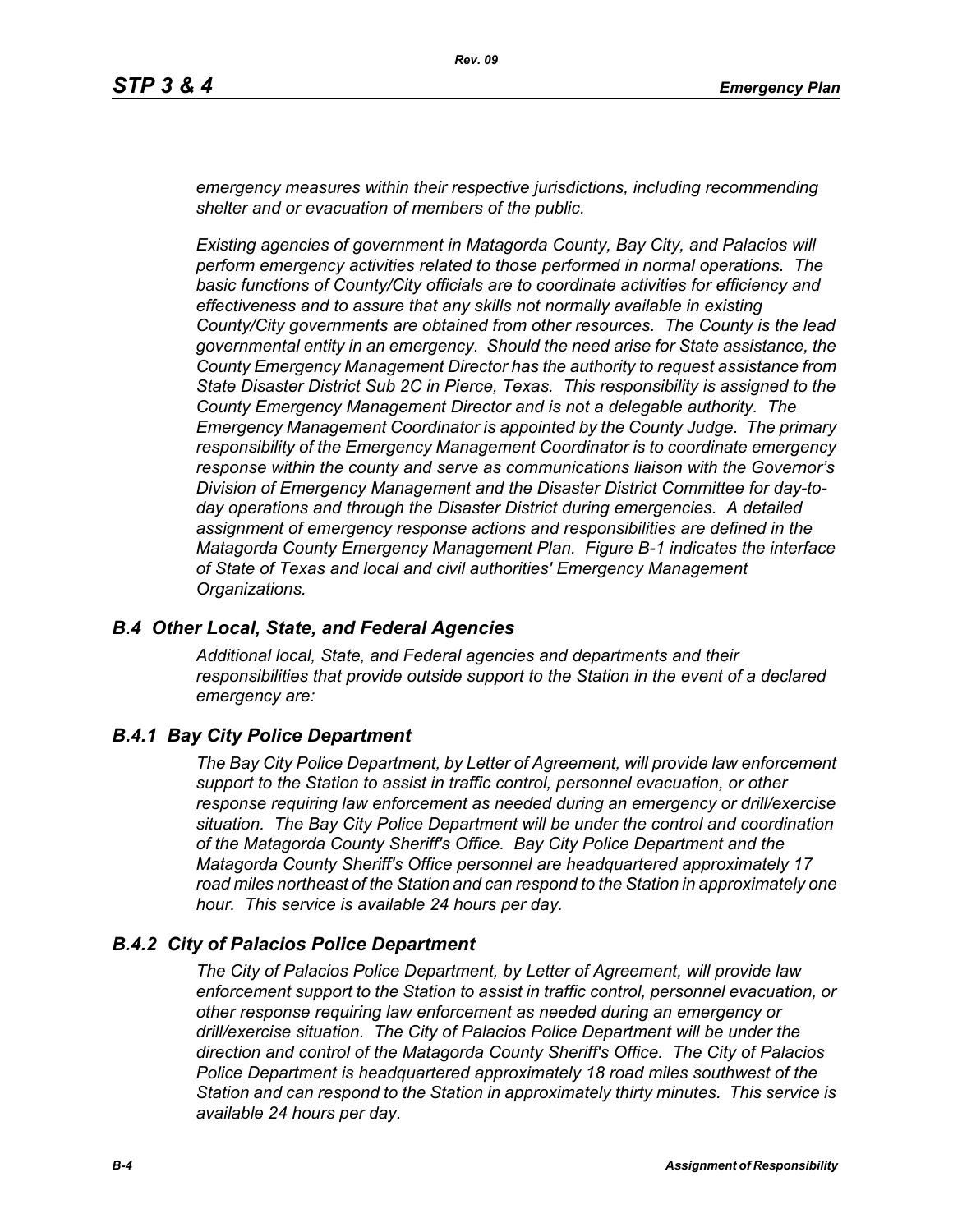### *B.4.3 City of Palacios Volunteer Fire Department*

*The City of Palacios Volunteer Fire Department, by Letter of Agreement, will provide fire-fighting support, and rescue services to the Station in case of an emergency or drill/exercise situation at the Station. The City of Palacios Volunteer Fire Department*  is located approximately 18 road miles from the Station and has a response time of *thirty minutes when responding to requests for assistance from the Station. This service is available 24 hours per day.*

### *B.4.4 The Bay City Volunteer Fire Department*

*The Bay City Volunteer Fire Department, by Letter of Agreement, will provide fire fighting support services to the Station in case of an emergency or drill/exercise situation at the Station. The Bay City Volunteer Fire Department is located approximately 17 road miles from the Station and can respond to emergencies at the Station in approximately one-hour. This service is available 24 hours per day.*

### *B.4.5 The Matagorda County Hospital District*

*The Matagorda County Hospital District, by Letter of Agreement, will provide medical care for both conventional and radiological injuries that occur in emergency or drill/exercise situations at the Station. The Matagorda County Hospital District provides services via two hospitals in the district, Matagorda General Hospital, located approximately 21 road miles from the Station in Bay City, and Palacios Community Medical Center located approximately 16 road miles from the Station in Palacios. The Matagorda General Hospital maintains a fully staffed Emergency Room that is equipped with a decontamination facility within the emergency room area to handle emergencies arising at the Station. Matagorda General Hospital in Bay City shall serve as the primary response organization with secondary support provided by Palacios Community Medical Center. These services and facilities are available 24 hours per day.*

#### *B.4.6 Emergency Alert System Stations*

- *Emergency Alert System Station KMKS FM, 102.5 Radio, by Letter of Agreement, shall serve as the primary Matagorda County Emergency Alert System Station serving the Station by having the capability of providing 24 hour per day Emergency Alert Service, including activation of the alert radios.*
- *Emergency Alert System Station KZRC FM, 92.5 Radio, by Letter of Agreement shall serve as the alternate Matagorda County Emergency Alert System Station.*

#### *B.4.7 Matagorda County Sheriff's Office*

*The Matagorda County Sheriff's Office by letter of agreement will assist the Station in responding to an emergency. The Emergency Management Plan for Matagorda County identifies the responsibilities for the Sheriff's Office as law enforcement, evacuation/traffic control, communications, warning/notifications and maintenance of the Matagorda County Emergency Operations Center. The Matagorda County Sheriff's Office will respond to requests to provide assistance during emergency or drill/exercise situations that develop at the Station. The Matagorda County Sheriff's*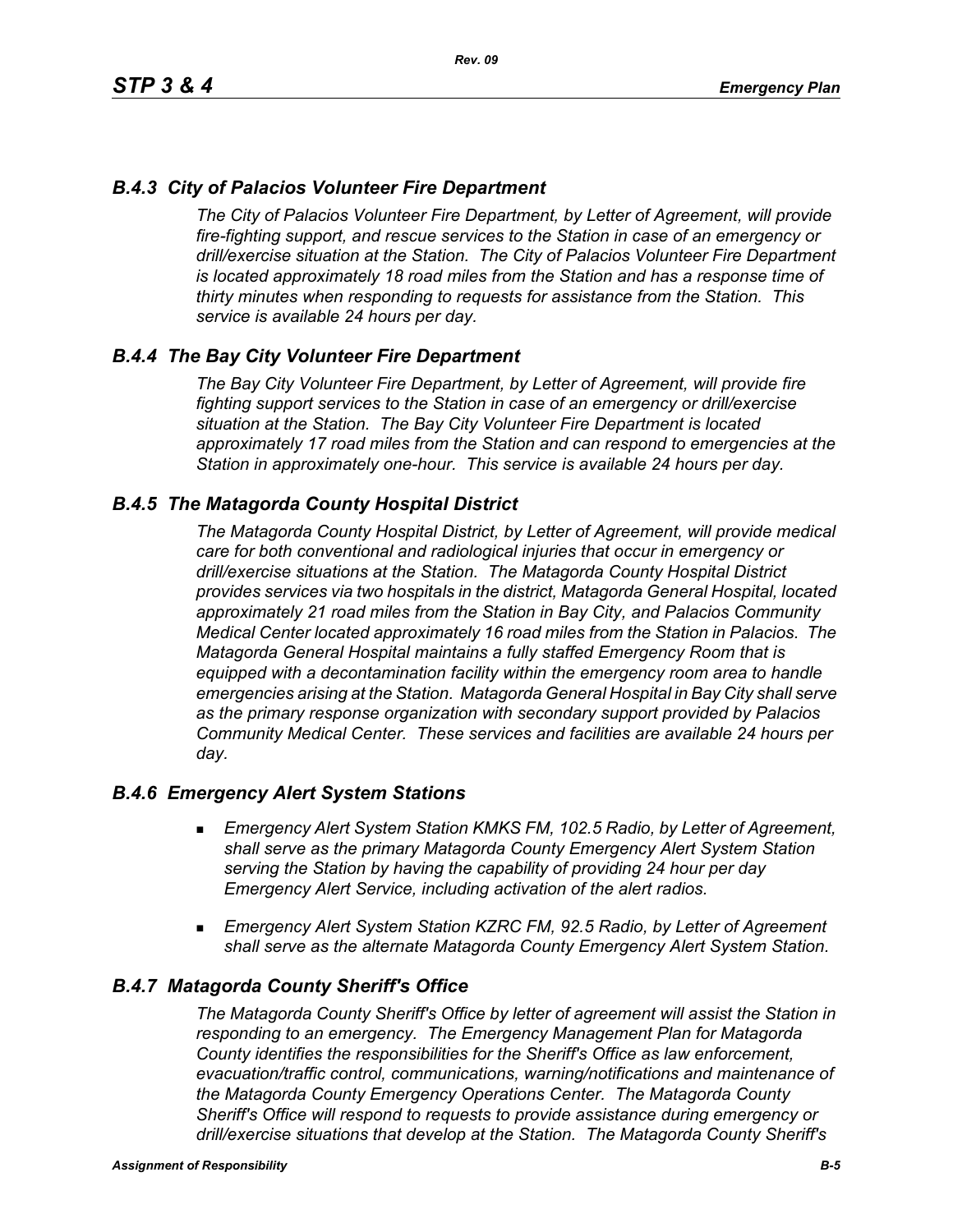*Office has the capability to respond to a request for assistance from the Station on a 24 hours a day basis.*

# *B.4.8 United States Coast Guard (Corpus Christi)*

*The United States Coast Guard, by Letter of Agreement will provide vessel traffic control on the Colorado River and other navigable waters in the vicinity of the Station by the use of marine warnings during emergency situations that may develop at the Station. The Coast Guard responds to requests, from the Matagorda County Sheriff's Office, for assistance from Corpus Christi District. Estimated time of response for the Coast Guard is within approximately four hours, on a 24 hours a day basis.*

# *B.4.9 United States Coast Guard (Galveston)*

*The United States Coast Guard, by Letter of Agreement will provide assistance during emergency situations that may develop at the Station. The Coast Guard responds to requests, from the Matagorda County Sheriff's Office, for assistance from Galveston District. The Coast Guard is available on a 24 hours a day basis.*

# *B.4.10 Resources of Other Federal Agencies*

*The resources of Federal agencies appropriate to the emergency condition will be made available in accordance with the National Response Framework. The Station Emergency Director is specifically authorized to request Federal assistance on behalf of the Station under the provisions of the National Response Framework. The Station Emergency Director requests Federal assistance by contacting the NRC. In addition*  to the NRC, agencies other than those with a Letter of Agreement with the Station that *may become involved are the Department of Energy, the DHS-Federal Emergency Management Agency, and the Environmental Protection Agency. These Agencies*  have the capability of responding to a declared emergency at the Station in *approximately twelve hours, on a 24 hours a day basis.*

### *B.4.11 Department of Homeland Security-Federal Emergency Management Agency*

*The Federal Emergency Management Agency, Region VI, is responsible for overall coordination of the offsite Federal response effort. The senior Federal Emergency Management Agency official from Region VI will carry out the functions and responsibilities outlined in NUREG-0981.*

*The Region VI Emergency Response Team will, in addition to the region office response, provide support to State and County authorities in the area of resource coordination, logistics, and telecommunications. The senior Federal Emergency Management Agency official, or designee, will notify the appropriate Federal agency*  capable of meeting a Specific State or County government need. The Federal *Emergency Management Agency can respond to a declared accident at the Station in approximately ten hours.*

### *B.4.12 Nuclear Regulatory Commission (NRC)*

*The NRC is notified of an incident via the Emergency Notification System telephone line, the initial NRC response is to ascertain the status of the plant and monitor Station*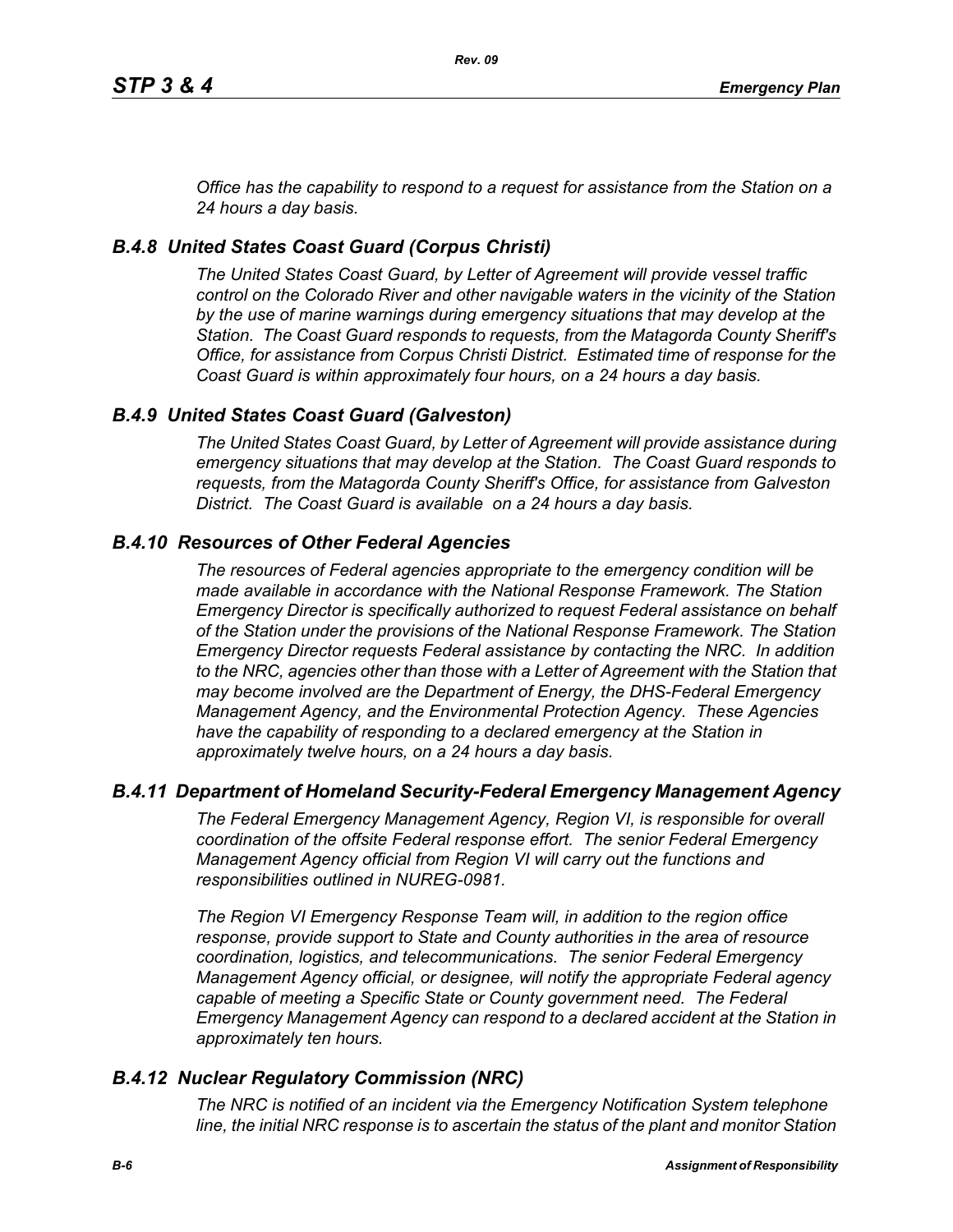*activities. The NRC will assess offsite radiological effects and will develop projection of onsite and offsite effects for use by other Federal, State, and local agencies, as appropriate.*

*To ensure reports can be made, NRC Headquarters Operations Center maintains a 24-hour emergency telephone and duty officer. The NRC Region IV Response Team, located in Arlington, Texas, has the capability of responding in approximately five* hours. The leader of this response team will normally be the Region IV Regional *Administrator, assuming the role as NRC Director of Site Operations, when so directed by the NRC Chairperson.*

#### *B.5 Private Sector Organizations*

*Private Sector and Contract Organizations include various groups that will provide support and services to the Station as follows:*

#### *B.5.1 Westinghouse Electric Company*

*Westinghouse Electric Company has established a contract with the Station to provide general services related to nuclear steam supply operation during and following an accident situation. Westinghouse provides a capability to respond on a 24 hour a day basis.* 

#### *B.5.2 Toshiba*

*Toshiba International Corporation has established a contract with the Station to provide general services related to nuclear steam supply operation during and following an accident situation. Toshiba provides a capability to respond on a 24 hours per day basis.*

#### *B.5.3 Memorial Hermann Hospital System*

*Memorial Hermann Hospital System- by Letter of Agreement, serves as a referral source for long-term care of radiological injuries. Memorial Hermann Hospital System is available 24 hours per day for consultation or treatment of personnel who have been*  internally contaminated or may have received an acute dose of radiation. Memorial *Hermann Hospital System located in Houston, Texas is approximately 70 air miles from the Station.*

#### *B.5.4 Lyondell Chemicals, LP and OXEA Chemicals*

*Lyondell Chemicals, LP (Matagorda Operations) and OXEA Chemicals (Bay City Plant) - by separate Letters of Agreement, will notify the Station of emergencies occurring at their plants which could involve offsite chemical releases, on a 24 hours a day basis.*

#### *B.5.5 Best Western Matagorda Hotel and Conference Center*

*Best Western Matagorda Hotel and Conference Center by Letter of Agreement and contract with the Station will place the facility at the disposal of the Utility during a declared emergency at the Station, on a 24-hour a day basis. This includes the use of a meeting room/ball room for conversion to the Joint Information Center. The Best*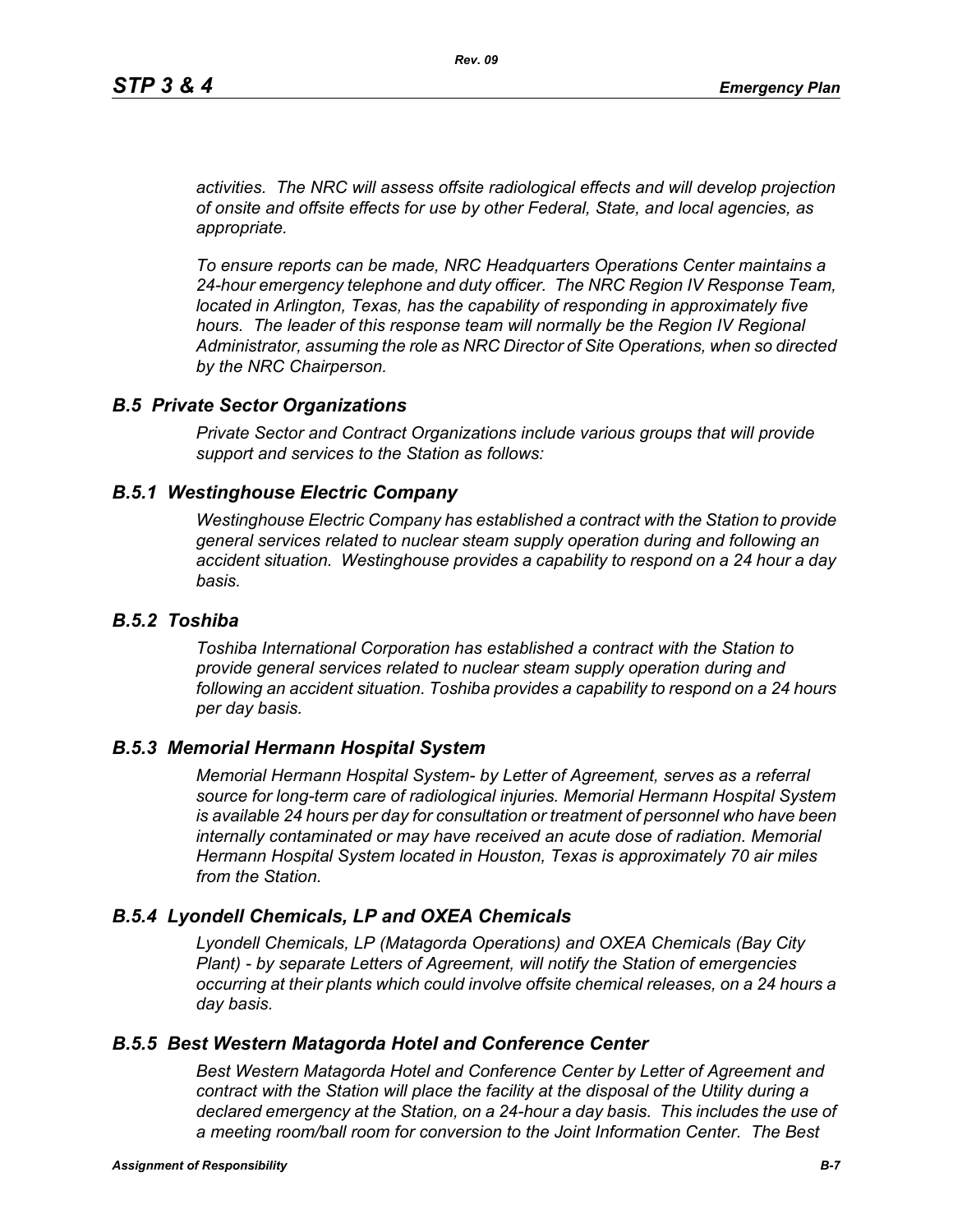*Western Matagorda Hotel and Conference Center is located approximately 15 road miles from the Station.*

# *B.5.6 American Red Cross Rio Colorado Chapter*

*American Red Cross Matagorda Rio Colorado Chapter - by Letter of Agreement, will provide assistance at the Reception Center for registration of residents and site employees evacuated because of a nuclear power plant event, and will provide for emergency needs by organizing congregate care facilities providing services necessary to support the evacuated population. The American Red Cross will participate in training, drills and exercises on request. These and other responsibilities of this agency are identified in the Emergency Management Plan for Matagorda County, Bay City and Palacios. The American Red Cross supports that Plan and the Emergency Preparedness Program at the Station. The Matagorda County Office of the American Red Cross is located in Bay City approximately 17 road miles from the Station and their service is available 24 hours per day.*

### *B.5.7 Matagorda County EMS*

*Matagorda County EMS by Letter of Agreement; will provide 24 hour per day ambulance service to the Station in case of an emergency or drill/exercise situation. Matagorda County EMS response time to the station is approximately thirty minutes.*

### *B.5.8 Institute of Nuclear Power Operations (INPO)*

*Institute of Nuclear Power Operations by Letter of Agreement will provide assistance in acquiring the help of other organizations in the industry on a 24 hours a day basis. In addition, INPO will provide assistance, utilizing its own resources, as requested and as appropriate.*

### *B.5.9 American Nuclear Insurers*

*The Station maintains a policy with American Nuclear Insurers. American Nuclear Insurers has agreed to assume responsibility, except where excluded by the policy, for promptly assisting members of the public whom may be adversely affected by an incident at the Station.*

# *B.5.10 TXU Power (Comanche Peak Steam Electric Station)*

*TXU Power by Letter of Agreement will in case of an emergency at the South Texas Project and loss of onsite analysis capabilities, support the Station by performing selected post accident analysis.*

### *B.5.11 Areva NP Inc.*

*Areva NP Inc.: by Letter of Agreement will provide assistance in the radioanalyses of environmental samples.*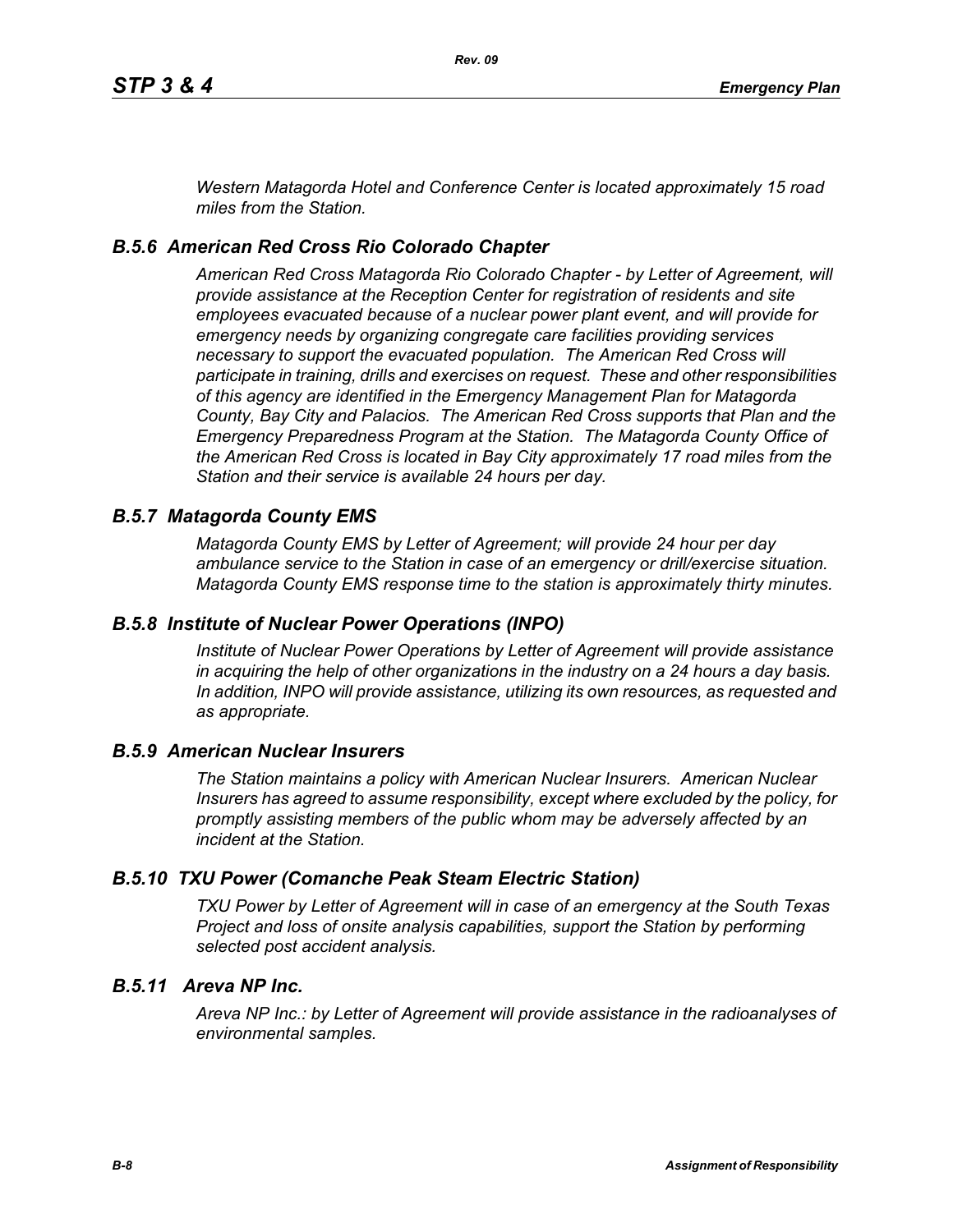### *B.5.12 Bay City Independent School District*

*Bay City Independent School District by Letter of Agreement will provide evacuation services (busses, drivers, reception centers and congregate care facilities) to Matagorda County or the Station in case of an accident at the Station.*

### *B.5.13 Matagorda Independent School District*

*Matagorda Independent School District by Letter of Agreement will perform early dismissal of students at the Alert classification, and evacuation of students to the Linnie Roberts Elementary School at the Site Area or General Emergency classification.*

#### *B.5.14 Palacios Independent School District*

*Palacios Independent School District by Letter of Agreement will provide evacuation services (busses, drivers, reception centers and congregate care facilities) to Matagorda County or the Station in case of an accident at the Station.*

#### *B.5.15 Tidehaven Independent School District*

*Tidehaven Independent School District by Letter of Agreement will perform early dismissal of students at the Alert classification, and evacuation of students to the appropriate Reception Center at the Site Area Emergency classification.*

#### *B.5.16 Van Vleck Independent School District*

*Van Vleck Independent School District by Letter of Agreement will provide evacuation services (busses, drivers) to Matagorda County or the Station in case of an accident at the Station.*

#### *B.5.17 Matagorda County Environmental Health*

*Matagorda County Environmental Health by Letter of Agreement, will assist the Station on a 24 hours per day basis, or as needed, during an emergency situation at the Station by assisting the American Red Cross in opening and operating a Reception Center(s) and a monitoring and decontamination facility or facilities when the need arises. Matagorda County Environmental Health will provide radiological supplies, equipment, monitoring and decontamination for the offsite response organization. Matagorda County Environmental Health will maintain the necessary inventory of supplies to accommodate such an operation, based on STP staff and financial assistance.*

### *B.5.18 City of Bay City*

*City of Bay City - by Letter of Agreement, will make the Bay City Service Center available in case of the in-operability of the Station Emergency Operations Facility.*

#### *B.5.19 South Texas Project Operating Agreement*

*South Texas Project Operating Agreement is an agreement among Co-Owners for South Texas Project operations.*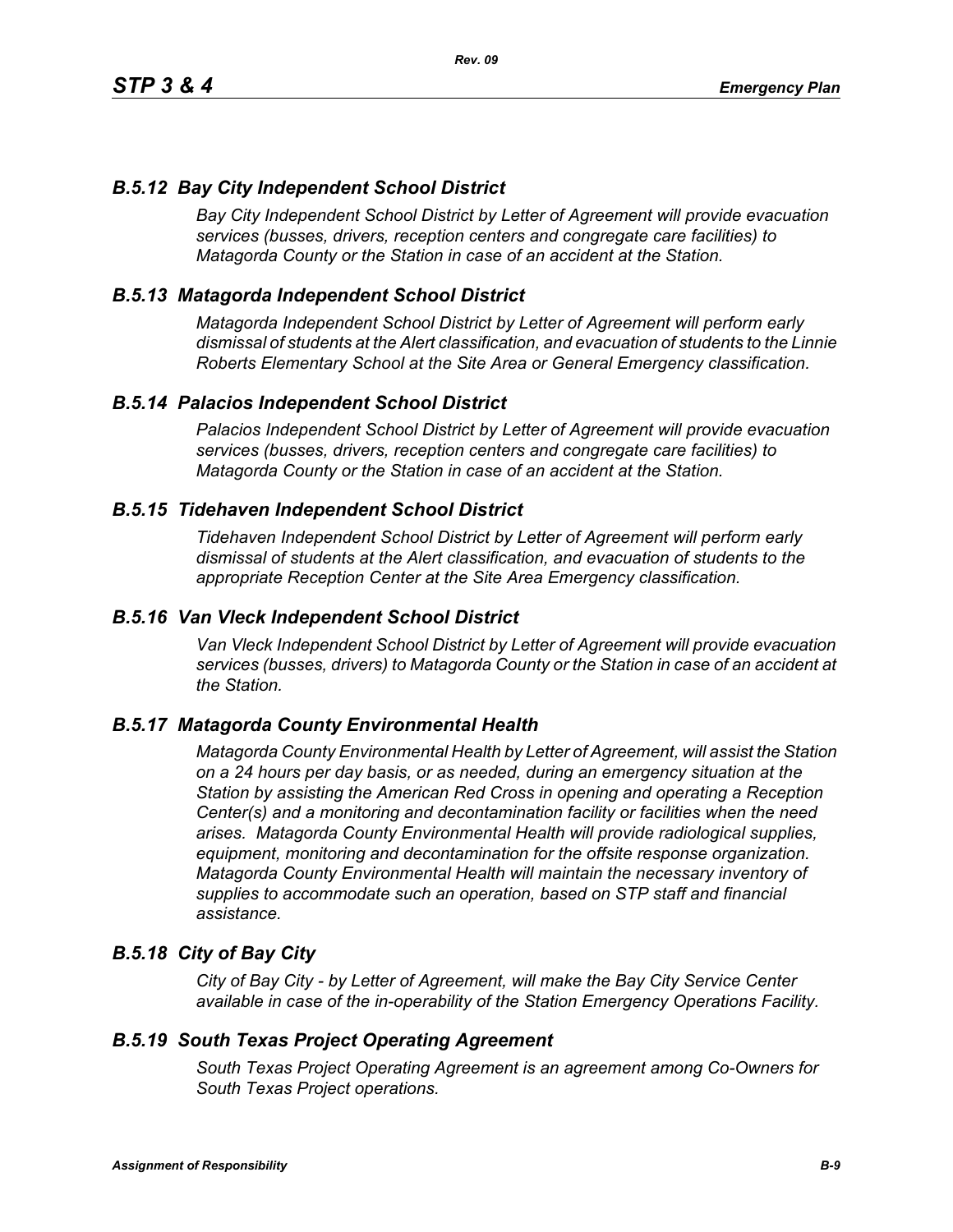### *B.6 Emergency Organization*

*The Emergency Preparedness program for the Station requires the coordinated response of several organizations. The Emergency Director is the key individual in the Station Emergency Response Organization. The Station Emergency Response Organization is described fully in Section C of this Plan.*

### *B.6.1 Station Emergency Director*

*The Station Emergency Director initiates the activation of the offsite Emergency Response Organizations by contacting the Governor's Division of Emergency Management via the Department of Public Safety Offices in Pierce, Texas, the Matagorda County Sheriff's Office, and the Nuclear Regulatory Commission. All these organizations are staffed 24 hours per day to provide communications links for receiving notification of a radiological emergency. The Federal agencies which may be requested by the Station to provide assistance can be notified by contacting the Nuclear Regulatory Commission on a dedicated communication link, the Emergency Notification System line.*

### *B.6.2 State of Texas and Matagorda County*

*The State of Texas and Matagorda County response is conducted in accordance with the following framework as presented in the State of Texas Emergency Management Plan and the Matagorda County Emergency Management Plan.*

- *The Governor's Division of Emergency Management is responsible for coordinating state-level response and recovery activities during emergencies and disasters regardless of cause. The Department of State Health Services, has been designated as the primary agency for radiological emergencies. The Matagorda County Judge and the Mayors of Bay City and Palacios exercise overall authority*  for offsite protective actions and measures for the safety and protection of local *personnel and property. Overall, direction and control of state response activities will be exercised by the Sub 2C Disaster District Committee Chairperson (Department of Public Safety highway patrol lieutenant) operating from the Emergency Operations Center located in Pierce. The Chairperson will be kept informed of conditions in a timely manner in order to facilitate state response and assistance. The Matagorda County Emergency Operations Center is the direction and control point for county and city response activities for an emergency at the Station.*
- *Upon declaration of a classified emergency, by the Station's Unit-specific Emergency Director, the State is notified of an emergency at the Station by the Station's Emergency Director via a call to the Department of Public Safety Communication Center located at Disaster District Sub 2C, Pierce, Texas, on the dedicated ringdown telephone. The Communications Center at the Department of Public Safety, Pierce, will notify the Governor's Division of Emergency Management of any emergency notification from the Station. The Governor and Chairperson of the Emergency Management Council are notified by the State Coordinator or the Governor's Division of Emergency Management Duty Officer, depending on the severity of the situation. Notification of a station emergency is*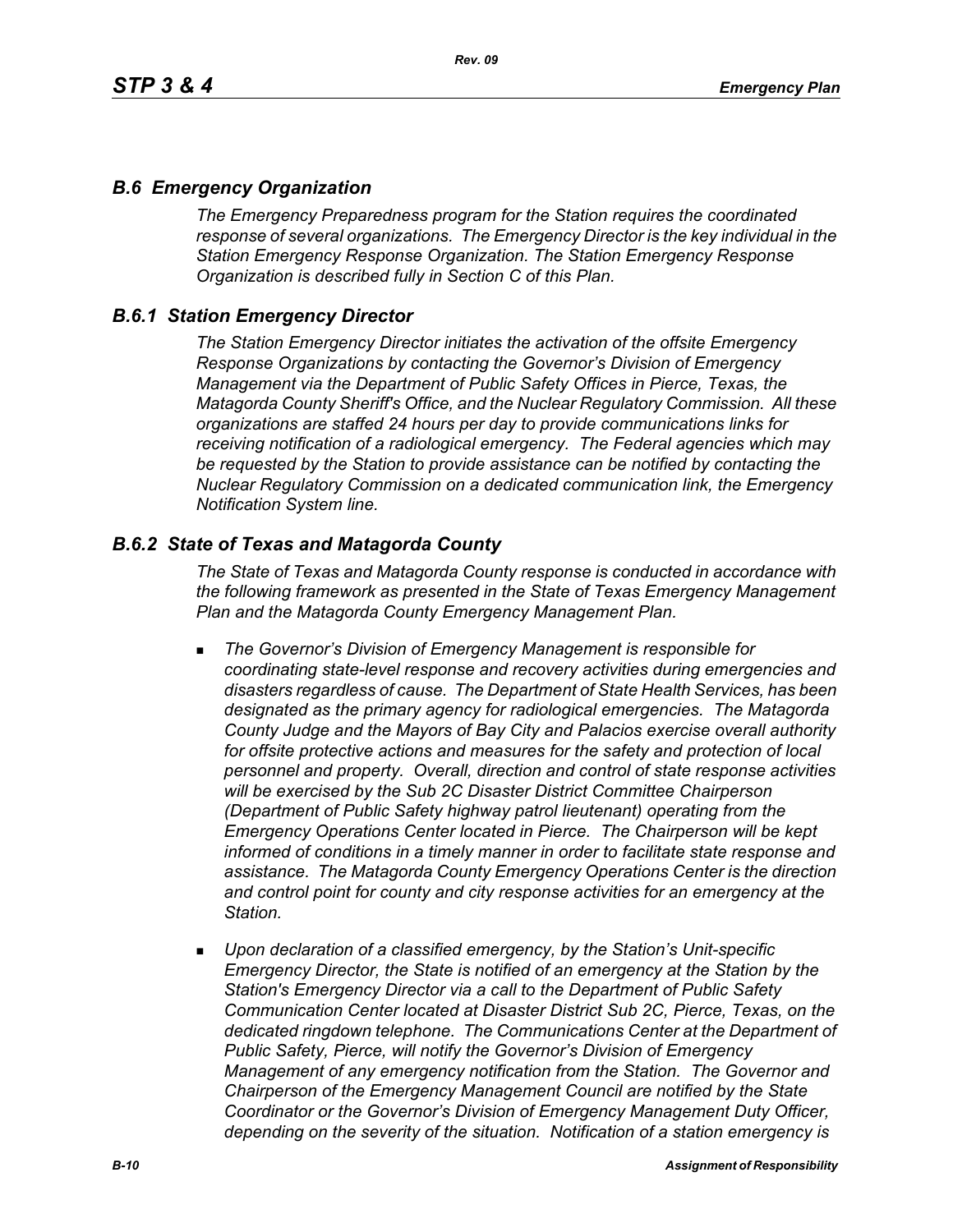*Rev. 09*

*from the Governor's Division of Emergency Management to the Texas Department of Health and in turn to the Department of State Health Services. The decision to activate the Radiological Response Team is based on the severity of the incident. The Governor, by executive order or proclamation, may declare a state of disaster. The presiding officer of the governing body of a political subdivision may also declare a local state of disaster. A state of disaster condition activates disaster response, recovery, and rehabilitation aspects of the State Emergency Plan. The Matagorda County Sheriff's Office also has access to the dedicated ringdown telephone, and will be notified of an emergency classification at the Station when the Department of Public Safety Disaster District Sub 2C office is notified.*

- *When requested to assist in response and recovery efforts to radiation emergencies, personnel from other State of Texas Agencies will perform functions and activities as described in the State of Texas Emergency Management Plan.*
- *Local officials shall provide notification to the various personnel in the Matagorda County Emergency Management Organization in accordance with County Procedures. The Matagorda County Sheriff is responsible to verify that notifications are made in accordance with details provided in the Matagorda County Emergency Management Plan.*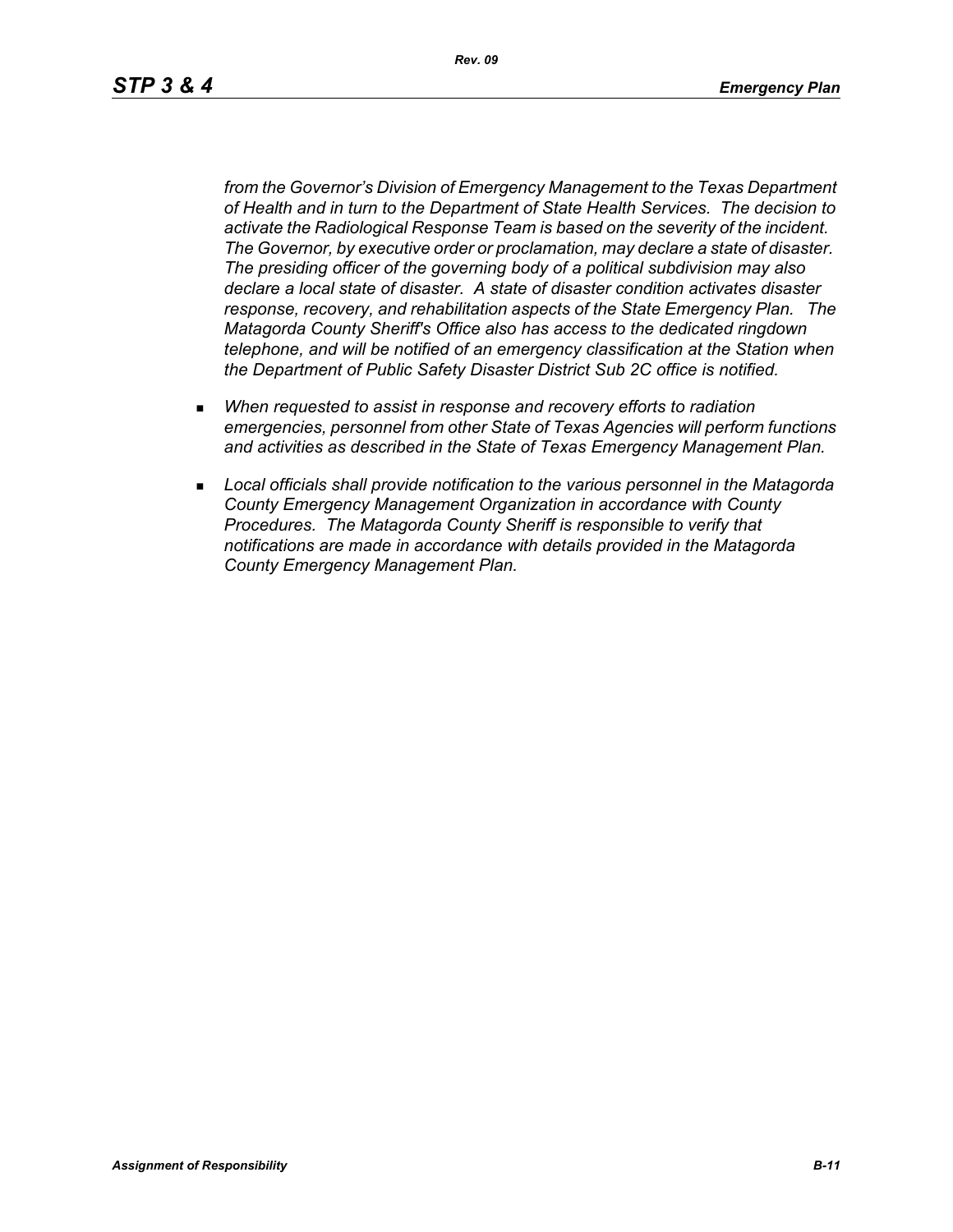### *Table B-1 Responsible Primary Organizations Page 1 of 1*

| <b>Organizations</b>                                         | <b>Individual in Charge</b>                                                                 |
|--------------------------------------------------------------|---------------------------------------------------------------------------------------------|
| South Texas Project Electric Generating Station              | <b>Station Emergency Director</b>                                                           |
| <b>State of Texas</b>                                        | Governor                                                                                    |
| State of Texas Emergency Management<br>Council               | Chairperson, Emergency Management Council                                                   |
| Governor's Division of Emergency<br>Management               | State Coordinator                                                                           |
| Department of State Health Services                          | <b>Radiation Program Officer</b>                                                            |
| Matagorda County Emergency Management<br>Organization        | <b>Emergency Management Director (County</b><br>Judge or Mayor(s) and County Commissioners) |
| <b>Bay City Emergency Management Organization</b>            | Mayor                                                                                       |
| <b>City of Palacios Emergency Management</b><br>Organization | Mayor                                                                                       |
| Matagorda County Sheriff's Office                            | <b>Sheriff</b>                                                                              |